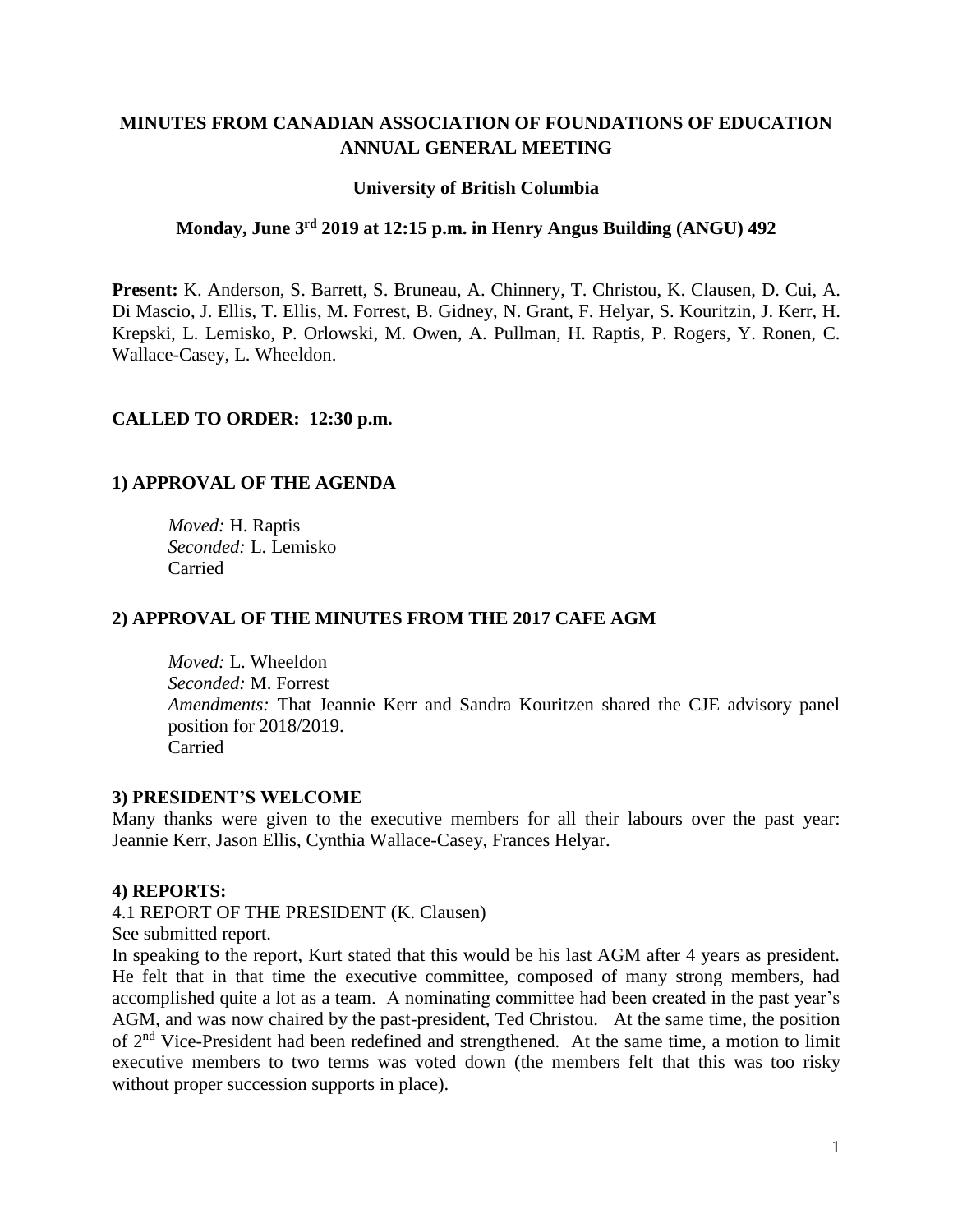A special CAFE panel was created for the recent American Educational Research Association annual conference in Toronto this past April. Moderated by the president of CAFE, representatives came from the various SIGs: the Canadian History of Education Association (Lynn Lemisko); Socinet (David Mandzuk); and the Canadian Philosophy of Education Society (Lauren Bialystok). The panel was entitled "Life, Liberty and the Pursuit of Happiness versus Peace, Order and Good Government: A Presidential Panel". With attendance broken into 1/3 American, 1/3 Canadian and 1/3 International participants, the room was filled to capacity and by all considerations, a great success.

The following news items were communicated from the recent Board of Directors meeting held on June  $1<sup>st</sup>$ :

- 1) After a disappointing financial situation leading up to the 2018 conference, CSSE went into a deficit year. This meant cutting a number of expenditures including face-to-face meetings, association and travel grants, etc. This year, some austerity measures were lifted: The November Board of Directors' meeting will once again be a face-to-face venue this year; grants will be reinstated this coming year. However, program coordinators will continue to meet in an online venue.
- 2) The deadline for conference proposals will remain as October  $1<sup>st</sup>$  each year.
- 3) If an association is planning a pre-conference, a "Shell" of an idea should be submitted to CSSE by November1, as this will facilitate more efficient planning and organization.
- 4) Katy Ellsworth will be stepping down as conference manager/general manager/journal manager/communication officer for CSSE. Her job will now be broken into 2 separate positions: conference/general manager (to be taken over by Mike Holden), and journal manager/communication Officer (TBD).
- 5) The CSSE AGM will be on June  $4<sup>th</sup>$  at 12:15pm. There will be a free lunch in the room.
- 6) The 2020 CSSE conference will be held at Western University (from May 30-June 3).
- 7) The CSSE Committee for Equity, Diversity & Inclusivity is being chaired by Ian Matheson (Queen's). If you have any suggestions, please contact him.
- 8) CSSE may change or eliminate Knowledge Mobilization day next year due to dropping levels of interest among the membership.
- 9) CJE articles will now increase from 40 to 45 a year (to make allowance for one capsule issue a year).
- 10)CSSE will be turning 50 in 2022-3. If you have any ideas as to how to celebrate this occasion, please send them in.

#### 4.2 REPORT OF THE SECRETARY-TREASURER (F. Helyar)

See submitted financial report. CAFE is still in the black. The annual transfer of funds to the SIGs has now happened—amount transferred from CSSE to SIGs has been done. A more formalized list of duties is needed for the Secretary-Treasurer position. Funds coming in this past year were modest. However, as shown by UBC, large conferences will bring in more funds - and membership numbers have increased in the past year.

#### 4.3 REPORT OF THE 1st VICE PRESIDENT (AWARDS) (J. Kerr)

See submitted report. This was Jeannie's first year as 1<sup>st</sup> Vice-President. In the previous AGM, a discussion had arisen as to whether there should be an automatic movement of the executive members through the ranks from Secretary to  $2<sup>nd</sup>$  to  $1<sup>st</sup>$  VP to President. The membership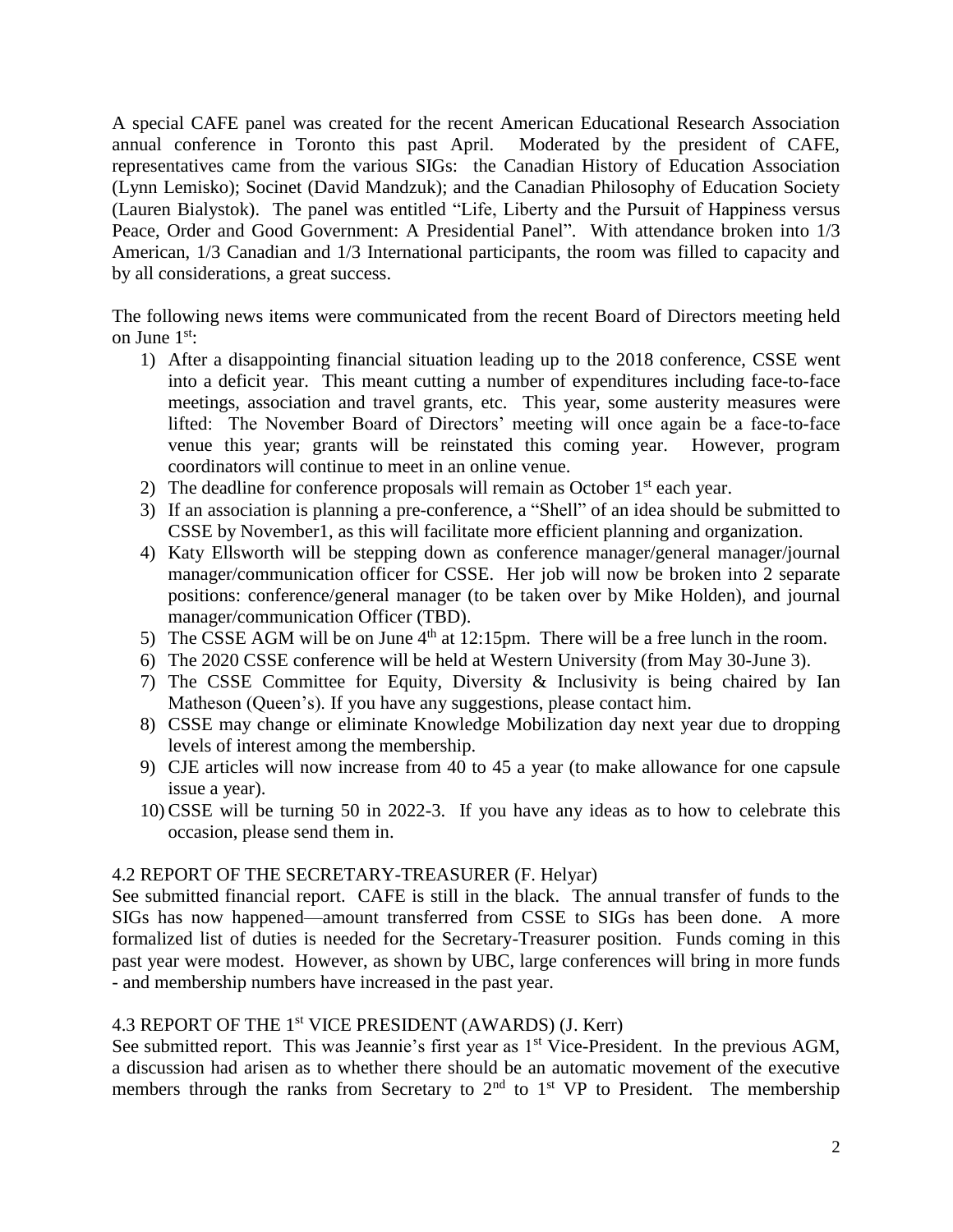successfully argued against that, stating that rather than seeing the various positions as mere stepping stones to the presidency, each role necessitated a unique skill set, and offered its own rewards. Jeannie only took on this job on the understanding that she would not have to be president.

She put the calls for awards out in the fall (5 of them), and gives many thanks to the volunteers who reviewed award applicants, as well as to the nominators.

This year, the following Awards were given:

- *Distinguished Service Award:* Dr. Theodore Christou
- *E. Lisa Panayotidis Dissertation Award:* Dr. Pamela Rogers for her dissertation, "Tracing neoliberal governmentality in education: Disentangling economic crises, accountability, and the disappearance of social studies" (University of Ottawa, Tim Stanley, supervisor)
- *Masters' Thesis Awards*: Natalie Romanow for her thesis, "Confidence in crisis: An investigation of education strategies in a crisis-defined system" (University of Toronto/OISE, Lauren Bialystok, supervisor)
- *Publication Award for Peer-Reviewed Article/Book Chapter:* Scott Pollock and Marie-Hélène Brunet (2018), 'When it became equal': How historical consciousness and theories of agency can explain female students' conceptions of feminism. *Canadian Social Studies* 50(1), 11-24.
- *Advising and Mentoring Award*: Dr. Helen Raptis

# 4.4 REPORT OF THE 2nd VICE PRESIDENT (PROGRAM) (J. Ellis)

See submitted report. Jason thanks the executives from CAFE and CSSE for all the great support, saying he had a very easy year due to the assistance of colleagues in the association. The one difficulty was the peer review process of submissions – this was due to the fact that UBC was such a choice location there were more submissions than available spots, forcing tough decisions. He thanked Ashley Pullman for her help with the peer process of sociology papers.

#### 4.5 REPORT OF THE CANADIAN JOURNAL OF EDUCATION REPRESENTATIVE (M. Forrest)

Drs. Ted Christou and Chris DeLuca's term as CJE co-editors has now ended, and new coeditors, Drs. Nancy Maynes, Blaine Hatt and Thomas Ryan (all from Nipissing University) have been appointed. The French editor, Dr. Carole Fleuret will remain. As this year's CJE meeting was not until after the CAFE AGM, Michelle is waiting to hear how positions will be cemented. The indication is that the journal will be migrated onto Platform D /AREA D which is cheaper, more efficient, and more widely accepted. The Coalition Publi.ca [\(www.coalition-publi.ca\)](http://www.coalition-publi.ca/) project coordinator, Jennifer Clark discussed at a meeting this week the benefits of this group for the journal. CJE has, once again, received the SSHRC grant for the next 3 years. There will be a panel tomorrow to discuss helping emerging scholars.

#### 4.6 REPORT OF THE CANADIAN JOURNAL OF EDUCATION EDITORIAL ADVISORY PANEL (J. Kerr/S. Kouritzin)

No report. Ted Christou, our past-president's term as co-editor has ended. He mentioned that he had tried to be inclusive of all the different areas, not allowing the foundations to be neglected in CSSE.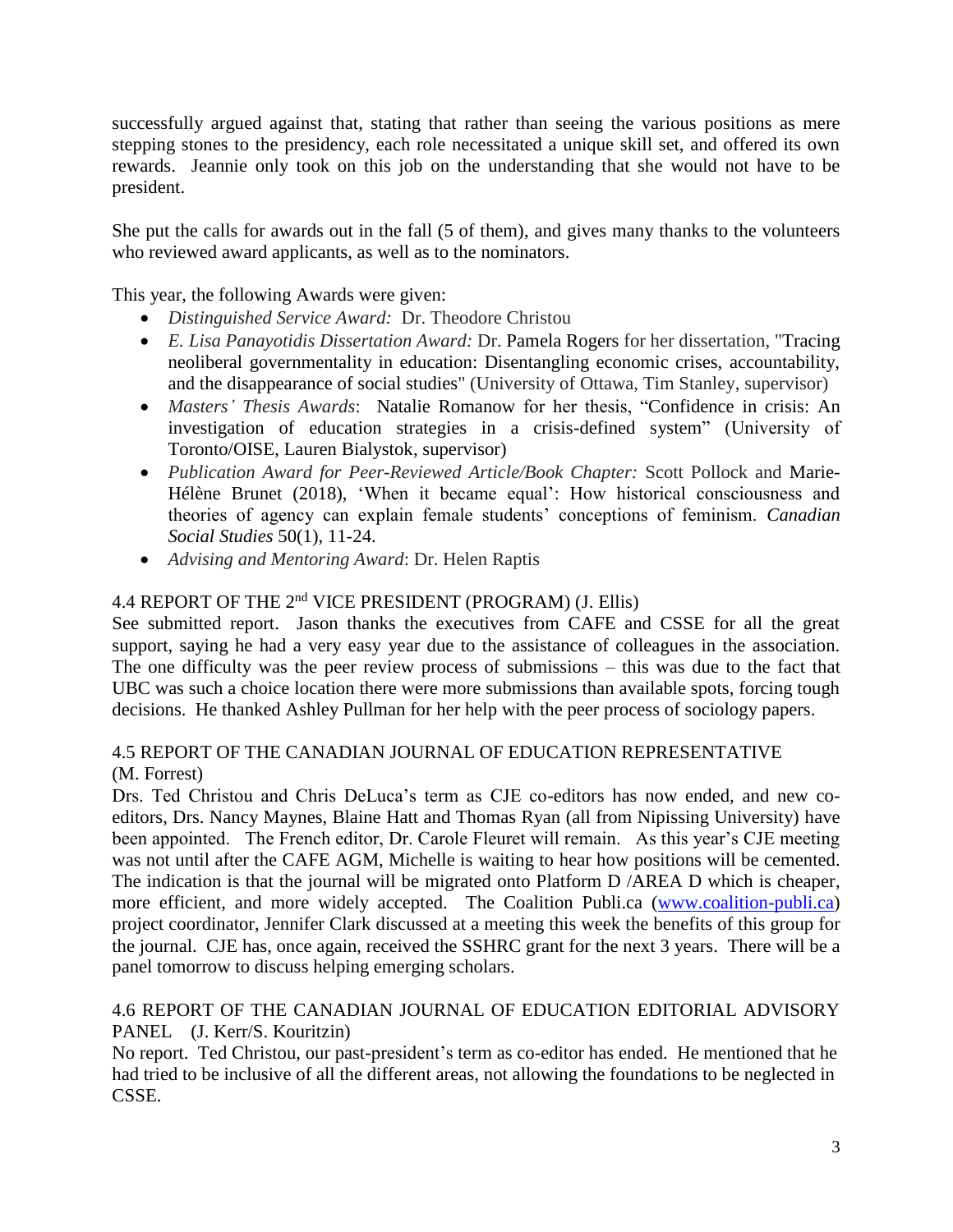# 4.7 REPORT OF PRESIDENT, CANADIAN PHILOSOPHY OF EDUCATION SOCIETY (A. Chinnery)

It was announced that a new slate of officers now sat on the executive of CPES. Specifically, Claudia Ruitenberg now becomes past-president as Ann Chinnery steps into the role of President. The association's journal, *Philosophical Inquiry in Education* (PIE) received a SSHRC grant in the amount of \$30,000 over the next three years. Items discussed at the CPES AGM: Should we entertain virtual presentations—need to think creatively about the impact on the environment? There didn't appear to be much appetite for it because of organizational consequences.

# 4.8 REPORT OF PRESIDENT, CANADIAN HISTORY OF EDUCATION ASSOCIATION (H. Raptis)

The conference held in Fredericton this past November was a great success, and voted Helen Raptis into the position of president. Outgoing president, Catherine Gidney, struck a governance committee to discuss revising the structure. She believed that the regional representation format didn't work well anymore. Perhaps there should be a move towards to role-based representatives. CHEA is now working out a theme for fall conference that will be held in Victoria in October, 2020.

#### 4.9 REPORT OF PRESIDENT, SOCINET (D. Mandzuk)

In David's absence, Nichole Grant (acting Vice-President) gave the report. She reported that of the 24 submissions, Socinet had accepted 16 — a good turnout for a slowly revitalizing SIG.

# 4.10 REPORT OF THE CAFE EMERGING SCHOLARS COMMITTEE

This position was vacant this year

# **5) MOTIONS**

# 5.1 CREATING A MEMBERSHIP COMMITTEE

*Motion 1:* That a committee (consisting of a chair and one representative from each SIG) be created, dedicated to maintenance and recruitment of CAFE members.

*Moved:* K. Clausen

Seconded: L. Lemisko

*Discussion:* The rationale for the necessary creation of this committee was due to the fact that members frequently forgot to register as a member until the last moment, when the conference was just beginning. To aid our numbers when financial recompense is given by CSSE, we need to be sure that people are reminded to renew. As well, it is important to seek out new researchers to the field of foundations to help build the community. It was first agreed that this committee would be created this year, but members would not be voted onto this committee until next year's AGM. Then the question emerged as to who would be in charge of the committee – a Vice-President? Should there be representatives from each SIG? Finally, the members settled that perhaps one person should be in charge of this rather than a committee – that this might be more efficient.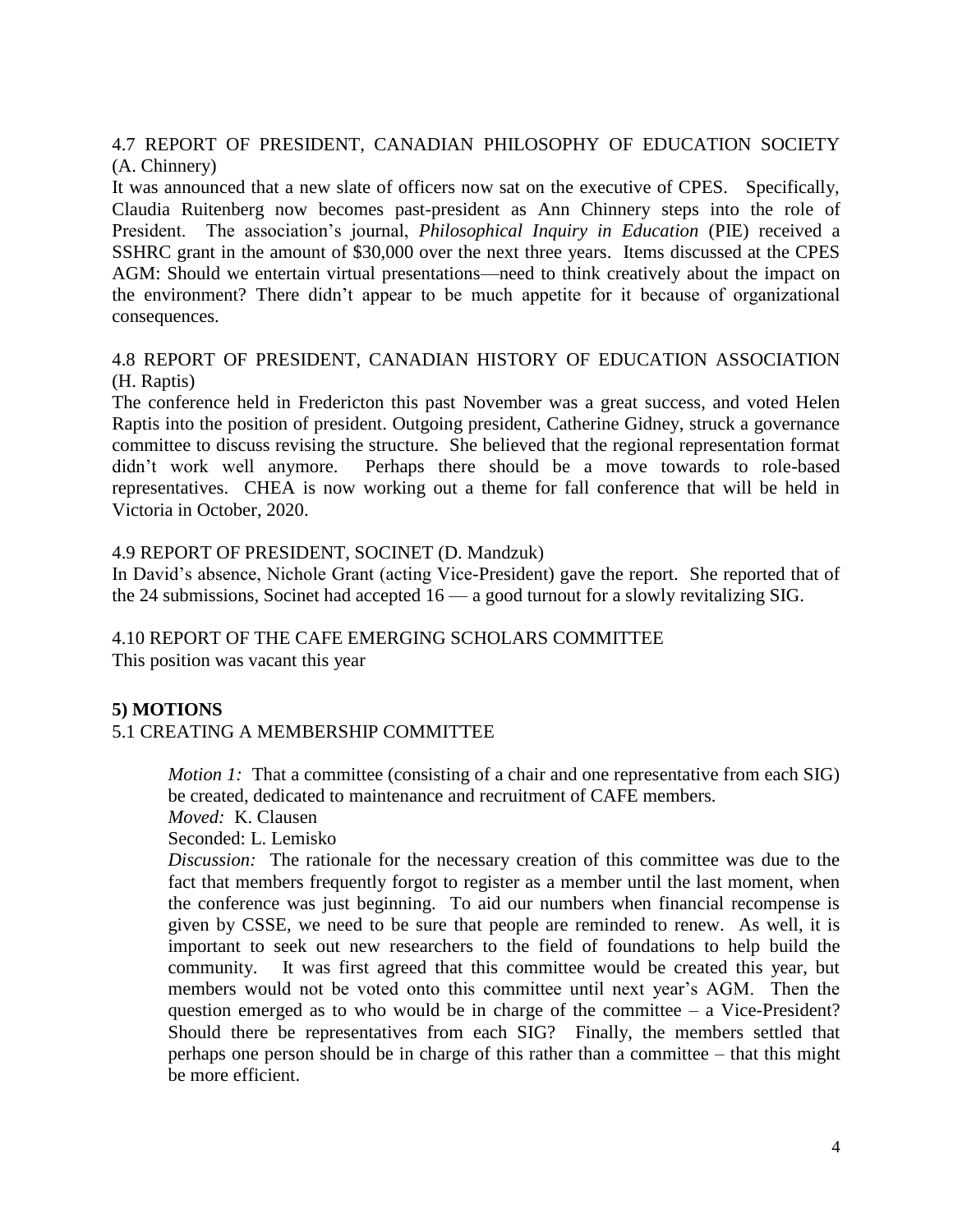*Amendment to the Motion*: That a *recruitment and outreach officer* position [rather than a committee] be created who will be dedicated to maintenance and recruitment of new CAFE members, while also acting as outreach to the teaching profession. Carried.

# 5.2 CREATING AN ANNUAL CONFERENCE PROGRAM & PROCEEDINGS **COMMITTEE**

*Motion 2:* That a committee (consisting of a chair and one representative from each SIG) be created, dedicated to generating concise CAFE conference programs for members, and publishing annual "CAFE Conference Proceedings" on an earmarked page of the website. *Moved:* K. Clausen

*Seconded:* L. Lemisko

*Discussion:* The rationale for this motion came from the desire to heighten our status and visibility by having it appear in the form of conference proceedings. The proceedings would simply consist of the proposals the presenter had submitted before the conference. They would merely have to accept that their proposal will be included in the proceedings. After discussion, Kurt agreed that for the following year, he would chair this committee as past-president.

Carried.

#### 5.3 FORMALIZING PLENARY SESSIONS

*Motion 3:* That the CAFE AGM, the Keynote Address, the Book Celebration, and the Lisa Panayotidis PhD Award & Keynote Address be recognized as CAFE Plenary sessions; This would mean that no other CAFE (or its SIG's) sessions may run at this time.

*Moved:* K. Clausen

*Seconded:* L. Lemisko

*Discussion:* To avoid future conflicts in the CAFE/SIG programs, these parameters have to be formally recognized. This will allow the CAFE coordinator and the SIG coordinators to be "on the same page".

Carried.

#### 5.4 TRANSFORMING CAFE-SIG FUND TRANSFERS INTO STUDENT CONFERENCE/ TRAVEL GRANTS

*Motion 5:* That the funds transferred annually from CAFE to its SIG's (amounting to 30% of CAFE membership revenues) be employed as 'travel grants' for graduate students to offset costs to attend the annual CAFE conference, with each SIG managing the distribution of grant funds in support of SIG graduate students.

*Moved:* K. Clausen

#### *Seconded:* M. Owen

*Discussion*: Up to this point, CAFE has traditionally given 30% of its incoming membership fees to the 3 SIGs as an act of good-will. However, there is no policy that states CAFE must, or in what form that transfer should take. CAFE is, in fact, the only